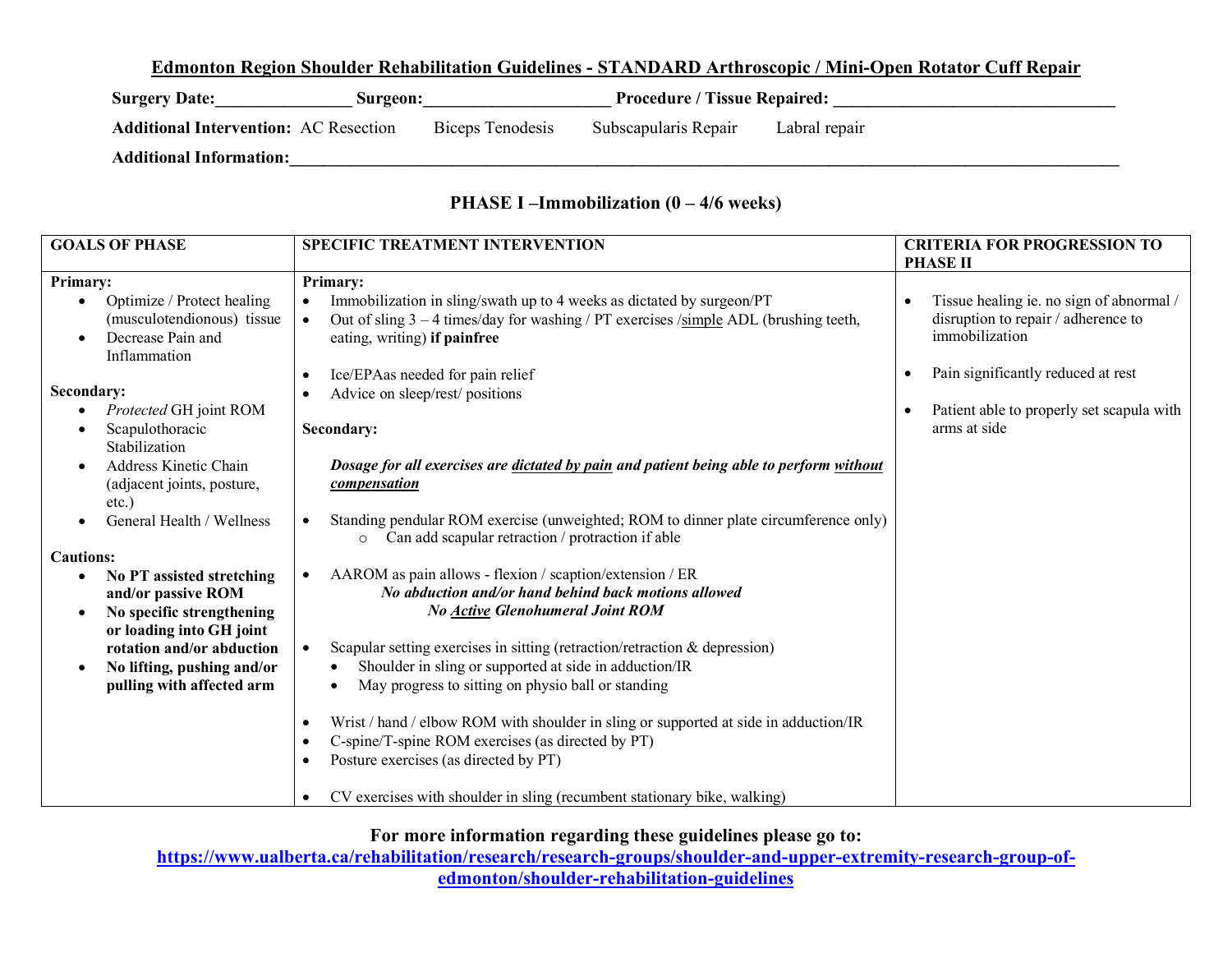#### **PHASE II - Initial Mobilization & Scapular Muscle Retraining (4/6 weeks or sling discharge – 12 weeks)**

| <b>GOALS OF PHASE</b>                                                                                                                                                                                                                                                                      | SPECIFIC TREATMENT INTERVENTION                                                                                                                                                                                                                                                                                                                                                                                                                                                                                                                                                                                                                                                                                                                                                                                                                                                                                                                                                                                              | <b>CRITERIA FOR PROGRESSION TO</b><br><b>PHASE III</b>                                                                                                                                                        |
|--------------------------------------------------------------------------------------------------------------------------------------------------------------------------------------------------------------------------------------------------------------------------------------------|------------------------------------------------------------------------------------------------------------------------------------------------------------------------------------------------------------------------------------------------------------------------------------------------------------------------------------------------------------------------------------------------------------------------------------------------------------------------------------------------------------------------------------------------------------------------------------------------------------------------------------------------------------------------------------------------------------------------------------------------------------------------------------------------------------------------------------------------------------------------------------------------------------------------------------------------------------------------------------------------------------------------------|---------------------------------------------------------------------------------------------------------------------------------------------------------------------------------------------------------------|
| <b>Primary:</b>                                                                                                                                                                                                                                                                            | <b>Primary:</b>                                                                                                                                                                                                                                                                                                                                                                                                                                                                                                                                                                                                                                                                                                                                                                                                                                                                                                                                                                                                              |                                                                                                                                                                                                               |
| Increase GH joint ROM<br>$\bullet$<br>$(Active-Assist \rightarrow Active)$<br>Improve shoulder girdle<br>$\bullet$<br>neuromuscular strength<br>and control<br>Protect healing<br>$\bullet$                                                                                                | Immobilization in sling/swath discontinued<br>Pendular ROM exercises (unweighted; increase ROM as pain allows)<br>$\bullet$<br>Add scapular retraction / protraction if not done in Phase I<br>$\circ$<br>$AAROM \rightarrow AROM$ exercises                                                                                                                                                                                                                                                                                                                                                                                                                                                                                                                                                                                                                                                                                                                                                                                 | <b>ROM Goals:</b><br>Patient able to actively elevate shoulder to a<br>minimum of $120^{\circ}$ flexion and $40^{\circ}$ ER<br>AROM achieved with minimal to no pain and<br>with proper scapulohumeral rhythm |
| musculotendinous tissue<br>Minimize shoulder pain<br>$\bullet$                                                                                                                                                                                                                             | Patient can progress to all shoulder active ROM (including abduction) when able to<br>move through range without pain and without compensation                                                                                                                                                                                                                                                                                                                                                                                                                                                                                                                                                                                                                                                                                                                                                                                                                                                                               | Patient able to perform prescribed dosage of<br>$\bullet$<br>exercises with good technique/control and<br>without reproducing pain and/or symptoms                                                            |
| Secondary:<br>Increase functional<br>$\bullet$<br>activities (ADL)<br>Increased integration of<br>$\bullet$<br>kinetic chain (adjacent<br>joints, posture, etc.)<br>General Health / Wellness<br>$\bullet$                                                                                 | No PT assisted stretching beyond AROM limit / Gentle stretching into terminal<br><b>ROM</b> by patient only<br>Functional / U/E Kinetic Chain Exercises (wall washing, ball on the bed or wall,<br>$\bullet$<br>functional movement patterns, PNF patterns)                                                                                                                                                                                                                                                                                                                                                                                                                                                                                                                                                                                                                                                                                                                                                                  | Improved strength of shoulder girdle<br>$\bullet$<br>musculature from initial assessment<br>(outcome measure: resisted isometric<br>testing)                                                                  |
| <b>Cautions:</b><br>No passive PT stretching<br>$\bullet$<br>of the shoulder unless<br>directed by surgeon<br>No strengthening or<br>$\bullet$<br>loading of the shoulder<br>through active<br>abduction ROM plane<br>No lifting, pushing, or<br>$\bullet$<br>pulling with affected<br>arm | Scapular stabilization exercises (retraction / retraction & depression AND protraction)<br>$\bullet$<br>Progress to arms at side, short arc/short lever dynamic movements (rowing,<br>ball on bed ex.)<br>All scapular strength exercises should be performed Painfree with Proximal<br>Stability (proper spine posture and stable scapula) and progressed only if patient can<br>maintain this position while performing the exercise<br>Closed Kinetic Chain (CKC) exercises<br>Affected arm in flexion to scaption plane of movement only<br>$\circ$<br>Eg. gentle weight-bearing onto large physio ball/table, quadruped position<br>$\circ$<br>*all done with proper scapular positioning<br>Ice and EPAs as needed for pain relief<br>Secondary:<br>Continue wrist / hand / elbow / spine ROM and posture exercises as required<br>(especially C-spine side flexion & T-spine extension and rotation ROM)<br>Progress CV exercises (directed by PT)<br>Educate/advise on appropriate and safe return to ADL activities | Patient reports overall increase in use of<br>$\bullet$<br>affected arm in ADL activities and overall<br>decrease of pain (associated mostly with<br>use)                                                     |